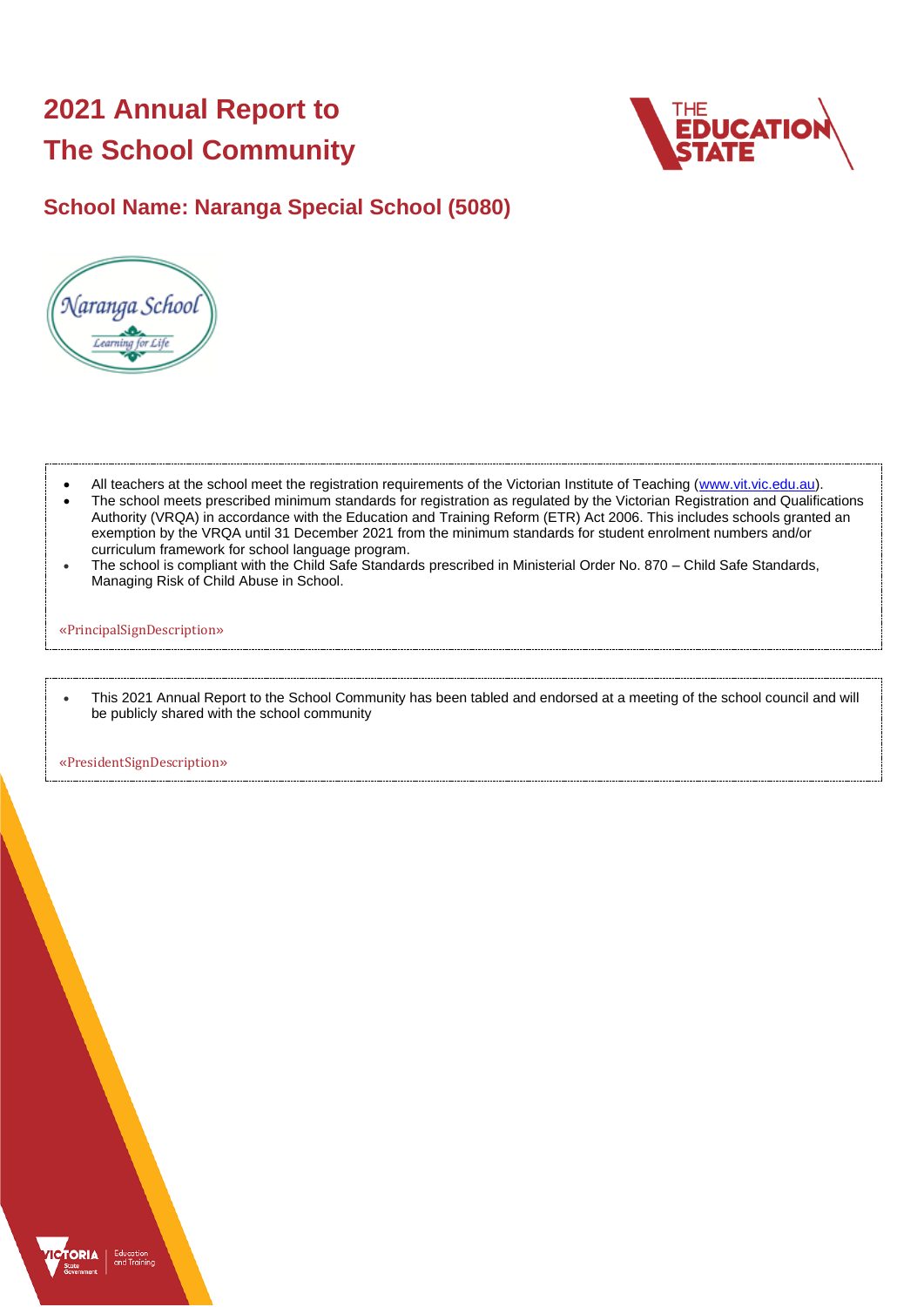## **About Our School**

#### School context

Naranga is a school in Frankston for students aged 5 to 18 who have a mild intellectual disability. Naranga School provides educational programs that are engaging and meaningful in a structured, safe and supportive learning environment so that students develop the knowledge and skills that equip them to be independent and able to make a valuable contribution to society. This is reflected in our school motto: Learning for Life

We aim to prepare each student to be a productive, active and positive adult member of their community. We provide an engaging and comprehensive developmental curriculum that ensures each student will achieve personal success, and make progress within a supportive environment. Programs are innovative and accommodate the individual learning styles of students. Integrated and holistic learning opportunities are developed so that students acquire knowledge and experience within engaging and fun activities.

The priority values of Naranga School, adopted from the Federal Government's 'Values for Australian Schooling' are: RESPECT (Treat others with consideration and regard, respect another's point of view); RESPONSIBILITY (be accountable for one's own actions, resolve differences in constructive, non-violent and peaceful ways, contribute to society and to civic life, take care of the environment); CARE AND COMPASSION (care for self and others); HONESTY AND TRUSTWORTHINESS (be honest, sincere and seek the truth). Our Statement of Values acknowledges that parents and school staff are strongly motivated to do their best for every child. Everyone has the right to differing opinions and views and to raise concerns, as long as we do this respectfully as a community working together. We recognise the importance of the partnership between schools and parents to support student learning, engagement and wellbeing. We share a commitment to, and a responsibility for, ensuring inclusive, safe and orderly environments for children and young people.

An Individual Education Plan is developed for each student – in conjunction with their parents/carers – which is challenging and extends prior knowledge whilst aiming to develop the skills required to become an effective and productive member of the community. The Victorian Curriculum is taught within a framework of whole-school expectations and a focus on sustainability. Students in their final two years of school work towards achieving the VCAL Foundation level certificate or ASDAN certificate.

The staffing structure is designed to support and extend student learning by focusing on interests, skills and wellbeing. In addition to traditional subjects such as English and maths, the school offers learning opportunities through specialist activities such as physical education, art, digital technology, food technology and music. Additional supports are provided through student wellbeing, psychology, speech pathology and occupational therapy. Education Support staff are allocated to students, programs and classes to support learning as needed.

The learning journey at Naranga is underscored by School-Wide Positive Behaviour Supports and Restorative Practices, which are incorporated into daily school life. Students' achievements are regularly celebrated at every level: within classes, in sub-schools, across the whole school in weekly and end-of-term assemblies, and in the broader community. We are proud and active members of the Sustainable Schools program. We have current registration with eSmart, and actively engage our students in the Bully Stoppers program. Naranga School is also a Respectful Relationships school and has integrated the RR resources into our curriculum across all year levels.

Parents are strongly encouraged to be involved in the development of their child's academic learning program, and as part of the broader school community. The direct involvement of parents in their child's school and learning is promoted through regular activities. We work closely with parents to host information sessions, a fundraising group, open days and various sporting and musical events. Our School Concert is the highlight of our calendar and was greatly missed in a COVID-effected school year.

Naranga School's socio-economic band value is rated as high with an Student Family Occupation and Education Index of .6268. We received additional funding under the Equity Reform of around \$321,000. This money was used to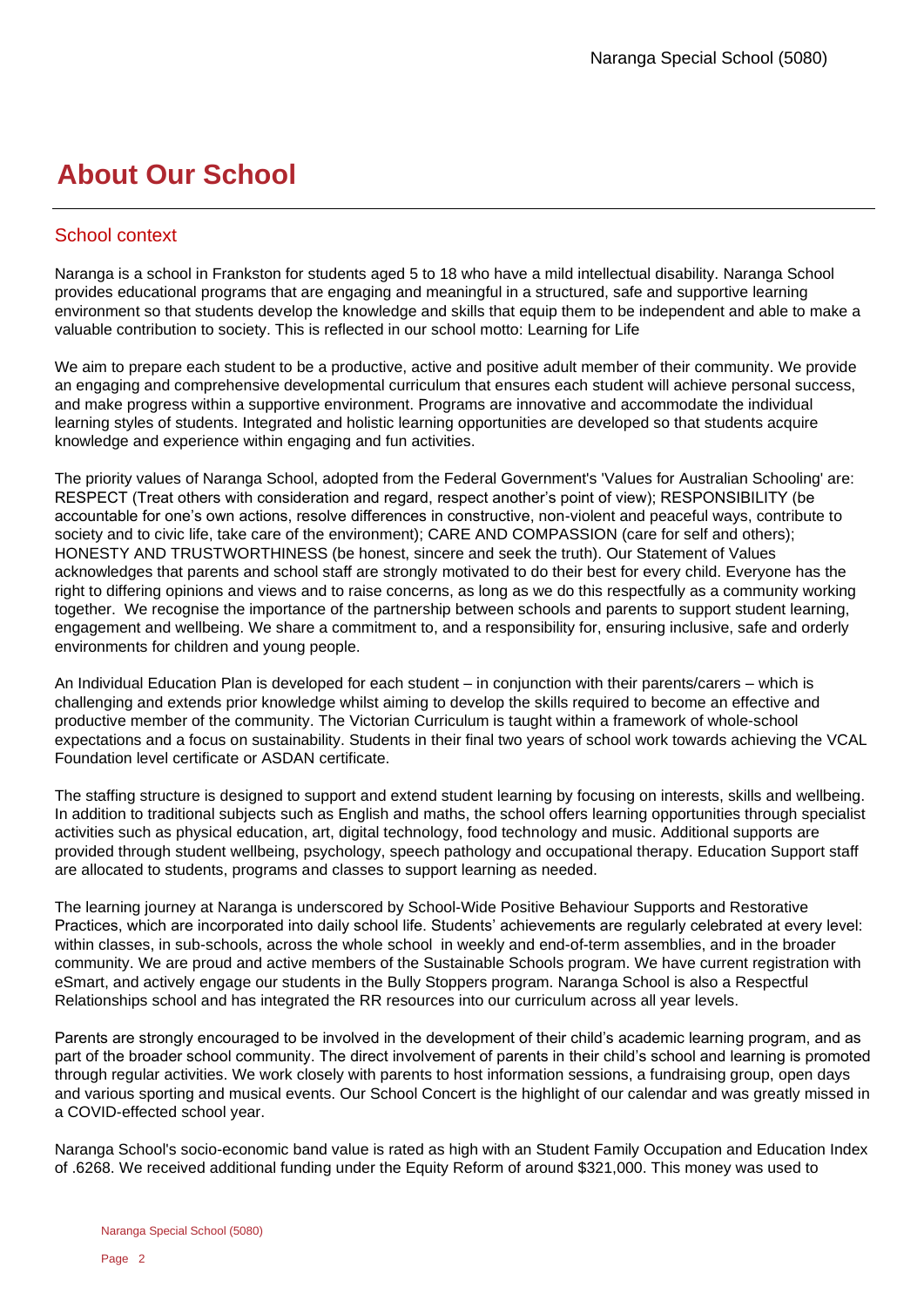support individualised learning programs for students through smaller class groups, direct instruction, additional education support staff and therapy services.

In 2021, 164 students were educated and supported by 24 teachers and 19 education support staff, including a fulltime psychologist, a 0.8 speech pathologist and a 0.4 Occupational Therapist. A Learning Specialist (Teaching and Learning) developed teacher capacity through formal Professional Learning Community meetings. A Learning Specialist (SWPBS) promoted student engagement and school connectedness. Leadership comprised a Principal, one Assistant Principal, 2 Leading Teachers, 2 Learning Specialists, Business Manager and Education Support Staff Leader.

#### Framework for Improving Student Outcomes (FISO)

In 2021, Naranga School focused its Annual Implementation Plan on Key Improvement Strategies related to the FISO dimensions of Curriculum Planning & Assessment, Health & Wellbeing and Building Communities. This included:

 -using the Tutor Learning Initiative to target support towards learners whose progress was more heavily impacted by remote learning

 -using Professional Learning Communities to implement explicit instructional models and reflect on them within a cycle of inquiry

-increasing the human resourcing in providing therapeutic support to students

-embedding a multidisciplinary Student Engagement and Wellbeing Team

-strengthening communication with parent and carers

The school was significantly effected by periods of remote learning in every term of 2021. Despite this, the school was still able to make progress in all of its Key Improvement Strategies. Teachers were ready for remote learning after the experience of the previous year. The agility of the different teams meant they could shift their focus to improving remote teaching capabilities very quickly. We were able to successfully recruit both an Occupational Therapist and Mental Health Practitioner to supplement our therapy support to students. Parent communication continued to thrive due to the communication needs imposed by remote learning. Our use of the website, email and Sentral has really supported improved parent-home communication. Within the Key Improvement Strategy 1 Learning, catch-up and extension great progress was supported by the Tutor Learning Initiative and PLC structures. Two tutors were recruited who worked diligently to support students whose progress had been limited over the past year. Staff worked collaboratively to identify students who may benefit from this additional tutoring. Classroom teachers and tutors worked together to ensure that their work was closely aligned and directly connected to student Individual Education Plan goals. The PLCs continued to work on their explicit instruction pedagogy while also spending considerable time on assessment and reporting at key times of the year.

Key Improvement Strategy 2 Happy, active and healthy kids was supported by a strong multi-disciplinary team that worked to identify students at risk and develop tier 2 and 3 interventions targeted to their needs. In addition to the recruitment of an Occupational Therapist and Mental Health Practitioner, the school engaged more Education Support Staff to support students with complex needs.

#### Achievement

In 2021, Naranga School worked to support every student to ensure that 100% of students made progress towards achieving their Individual Education plan goals. Students who required additional support to achieve their goals were identified for the Tutor Learning Initiative. These students worked on their goals in small group or one on one three times per week. They were assessed every five weeks and the program adjusted according to their progress. With the frequent periods of remote and flexible learning, teachers and ES supported student achievement through online platforms. This transition was far easier after the experience gained from RFL in 2020. Teachers were able to use their experience and extend their online teaching so that it became even more engaging and targeted to the needs of the students. Once again in 2021, a combination of online learning and hard copy materials was used for RFL.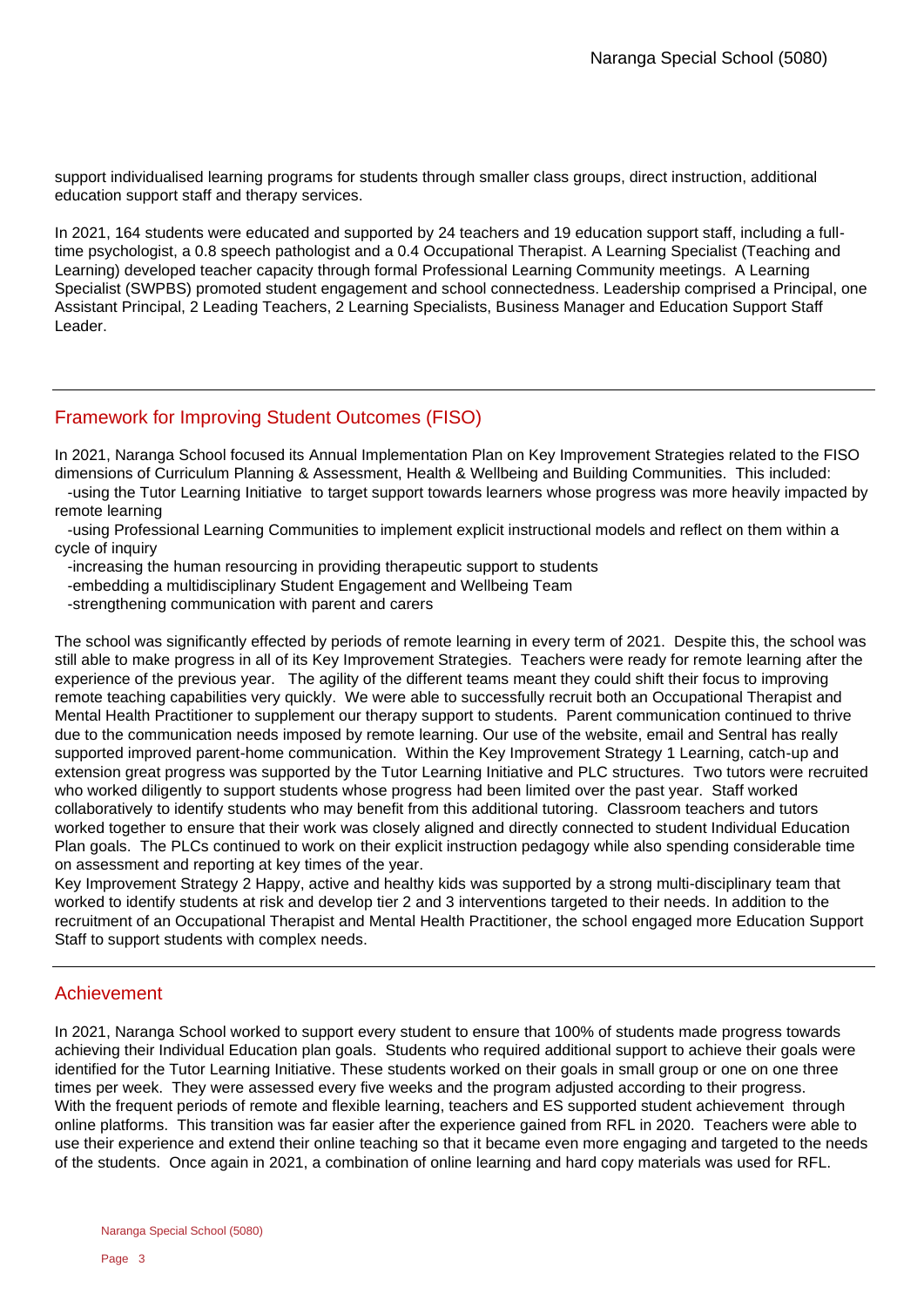Daily videoconferencing and online lessons linked students with their teacher and peers. It allowed teachers to support students through the hard copy materials, give feedback and monitor their progress. Many students thrived in these online environments. Many were able to demonstrate a high degree of independence and self-reliance with their learning tasks. Other students needed more support to engage with the schoolwork. Staff checked in with these students one on one to offer more support and do some intensive problem solving. Once students were back on-site near the end of the year, teachers spent considerable time assessing their progress. This provided data for end of year reports, but also crucial information to guide the formation of the following year's IEP goals. A new process was introduced in which each student's current teacher would draft goals for English and maths for the following year. This would facilitate a strong start to the next school year and allow the new teacher to pick up where the student left off.

#### Engagement

Once again in 2021, many students engaged strongly in the online learning environment during periods of remote and flexible learning. Confident and motivated students enjoyed the self-directed learning projects. Other students independence and self-confidence grew through remote learning. Some students found their voice in the online learning environment and became strong contributors to the class. However, we identified many students who were becoming increasingly disengaged from school during RFL. Daily contact was a priority for these students. Contact from classroom teachers was reinforced by check-in's from members of the Wellbeing Team. Attendance on-site for a small number of students helped them stay connected to school during periods of remote learning. As learners transitioned back to full time on-site learning in term 4, teachers and leadership worked diligently to support all learners to return to school.

RFL made it even more difficult for students with chronic attendance issues. Despite this, Naranga continued its strong focus on improving attendance patterns across the school with a particular focus on students with greater than 30 days absent. We were able to reduce this number as well as the number of students with greater than 20 days absent. This was the result of strong partnerships with families, agencies and DET supports such as Navigator.

#### **Wellbeing**

Student health and wellbeing continued to be a priority in 2021. A strong multi-disciplinary Student Engagement and Wellbeing Team supported a strong focus on wellbeing across the school. Students identified as being at-risk were supported with individual plans. The Student Engagement and Wellbeing Team formed strong links with external agencies and families to ensure there was wrap around support. Naranga was able to introduce a Mental Health Practitioner for Senior students and an Occupational Therapist to work across the school. During remote and flexible learning, teachers and wellbeing staff did daily check-in's with every student to monitor their wellbeing and improve connectedness to school. On the return to on-site learning, the Wellbeing Team and therapists played a significant role in supporting students to adjust to being back at school. And for other students, they worked to re-engage them with school and encourage attendance. Teachers, support staff and leaders all shared a common understanding of student wellbeing as a whole school priority. At risk students were identified and received targeted support in a timely manner. To further improve our responsiveness to student needs, we will work on developing stronger referral pathways for all members of the school community to raise concerns related to student mental health and wellbeing. Our school management system will also be reviewed to support the referral system and also to ensure that it provides data to inform response to intervention. Naranga is also keen to explore the new Mental Health Toolkit and see how it can supplement our existing programs.

#### Finance performance and position

Naranga School maintained a very sound financial position throughout 2021. The 2019-2022 School Strategic Plan, along with the 2021 Annual Implementation Plan, continued to provide the framework for school council allocation of funds to support school programs and priorities. Due to the pandemic, the school was again unable to proceed with capital projects. Funds that had been designated for school facilities and playground development will be spent in 2022.